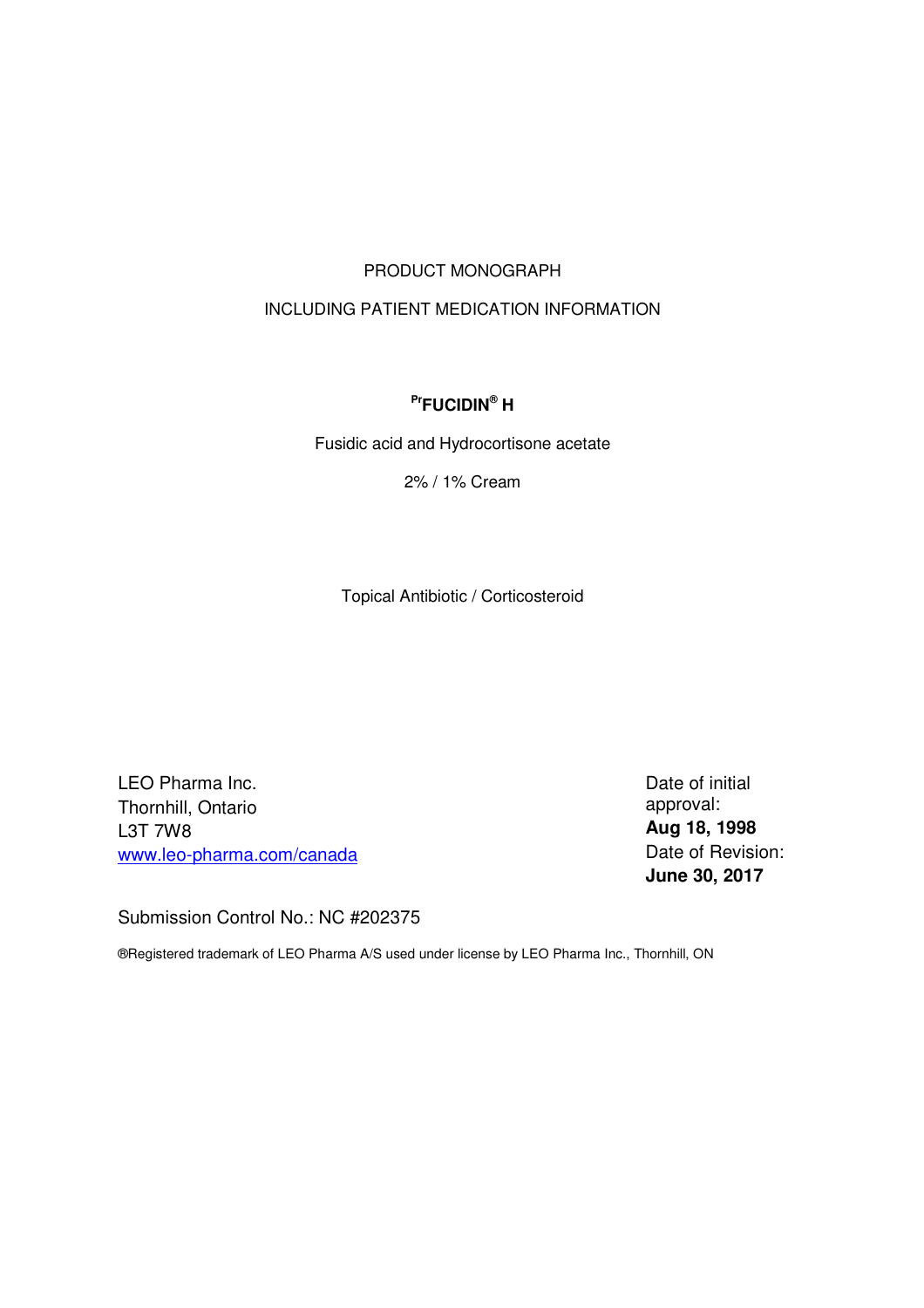# **Table of Contents**

| $\mathbf 2$ |                                                      |  |
|-------------|------------------------------------------------------|--|
| 3           |                                                      |  |
|             | 3.1                                                  |  |
|             | 3.2                                                  |  |
| 4           | <b>OVERDOSAGE</b>                                    |  |
| 5           | DOSAGE FORMS, STRENGTHS, COMPOSITION AND PACKAGING 4 |  |
| 6           |                                                      |  |
|             | 61                                                   |  |
|             | 6.1.1                                                |  |
|             | 6.1.2                                                |  |
|             | 6.1.3                                                |  |
|             |                                                      |  |
| 7           |                                                      |  |
|             | 7.1                                                  |  |
|             | 72                                                   |  |
| 8           |                                                      |  |
|             | 8.1                                                  |  |
| 9           |                                                      |  |
|             | 91                                                   |  |
| 10          |                                                      |  |
|             |                                                      |  |
| 11          |                                                      |  |
| 12          |                                                      |  |
| 13          |                                                      |  |
| 14          |                                                      |  |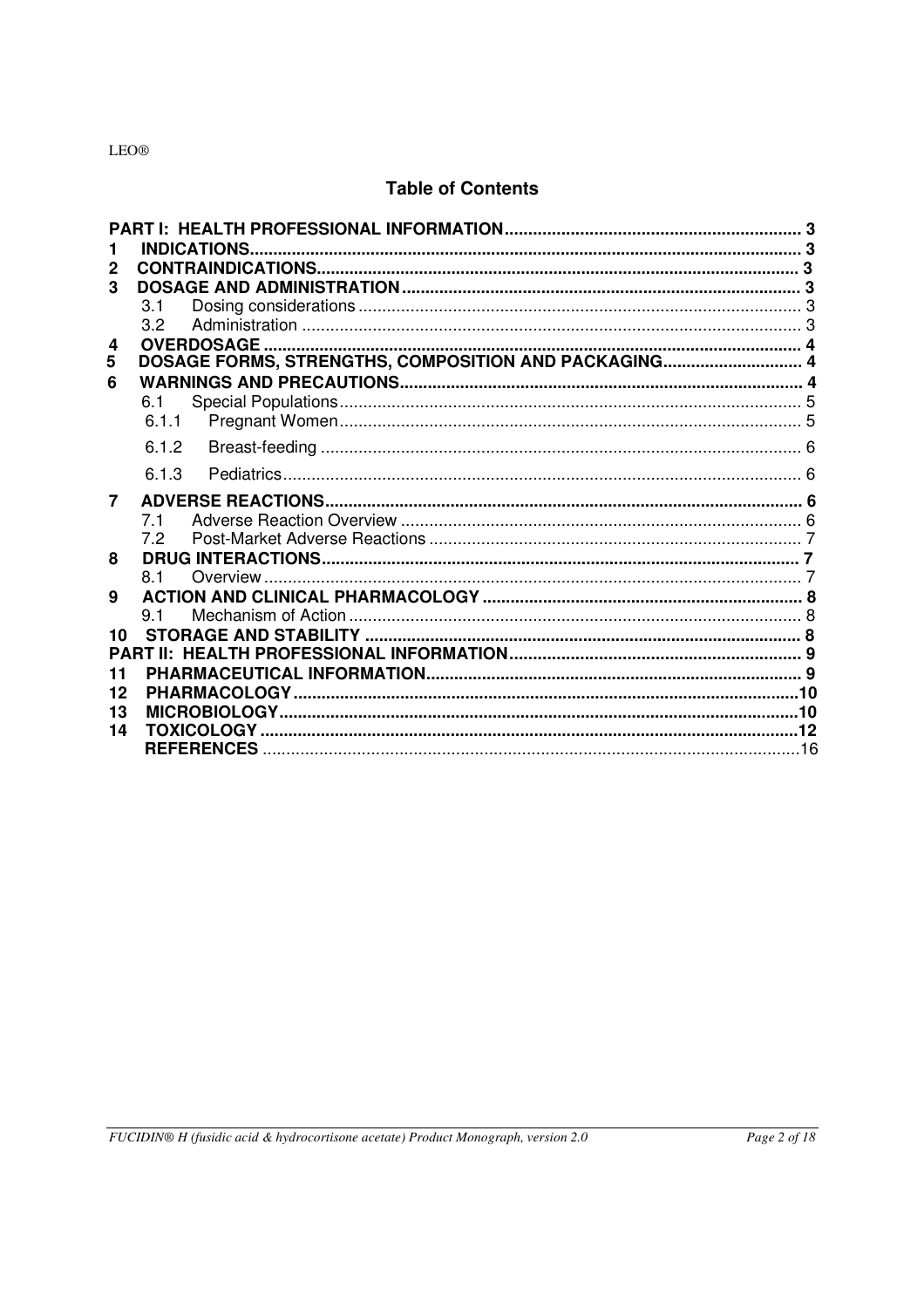# **PART I: HEALTH PROFESSIONAL INFORMATION**

# <span id="page-2-0"></span>**1 INDICATIONS**

FUCIDIN H (fusidic acid and hydrocortisone acetate) is indicated for the treatment of mild to moderately severe atopic dermatitis where Staphylococcus aureusis suspected as a contributing factor. The presence of Staph. aureus may be associated with crusting of lesions and/or erythema. FUCIDIN H has antibacterial activity which results in the eradication of Staph. aureus from the skin lesions of atopic dermatitis. In addition, FUCIDIN H also has antiinflammatory activity.

To reduce the development of drug-resistant bacteria and maintain the effectiveness of FUCIDIN<sup>®</sup> H Cream and other antibacterial drugs, FUCIDIN<sup>®</sup> H Cream should be used only to treat infections that are proven or strongly suspected to be caused by bacteria.

# **2 CONTRAINDICATIONS**

Fusidic acid and Hydrocortisone acetate 2% / 1% Cream is contraindicated in patients who are hypersensitive to this drug or to any ingredient in the formulation, including non-medicinal ingredient, or component of the container. For a complete listing, see Dosage Forms, Strengths, Composition and Packaging.

Due to the content of corticosteroid, FUCIDIN H is contraindicated in the following conditions:

- Primary skin infections caused by fungi, virus or bacteria, either untreated or uncontrolled by appropriate treatment (see Special Warnings and Precautions for Use section).
- Skin manifestations in relation to tuberculosis, either untreated or uncontrolled by appropriate therapy.
- Eruptions following vaccinations
- Perioral dermatitis and rosacea

# **3 DOSAGE AND ADMINISTRATION**

# **3.1 Dosing considerations**

There are no data from randomized, controlled clinical trials on use of FUCIDIN H in children under 3 years of age (see WARNINGS AND PRECAUTIONS section).

# **3.2 Administration**

FUCIDIN H should be applied 3 times daily and gently massaged into the affected areas. In clinical trials the treatment period was 14 days. A shorter course should be considered if symptoms improve.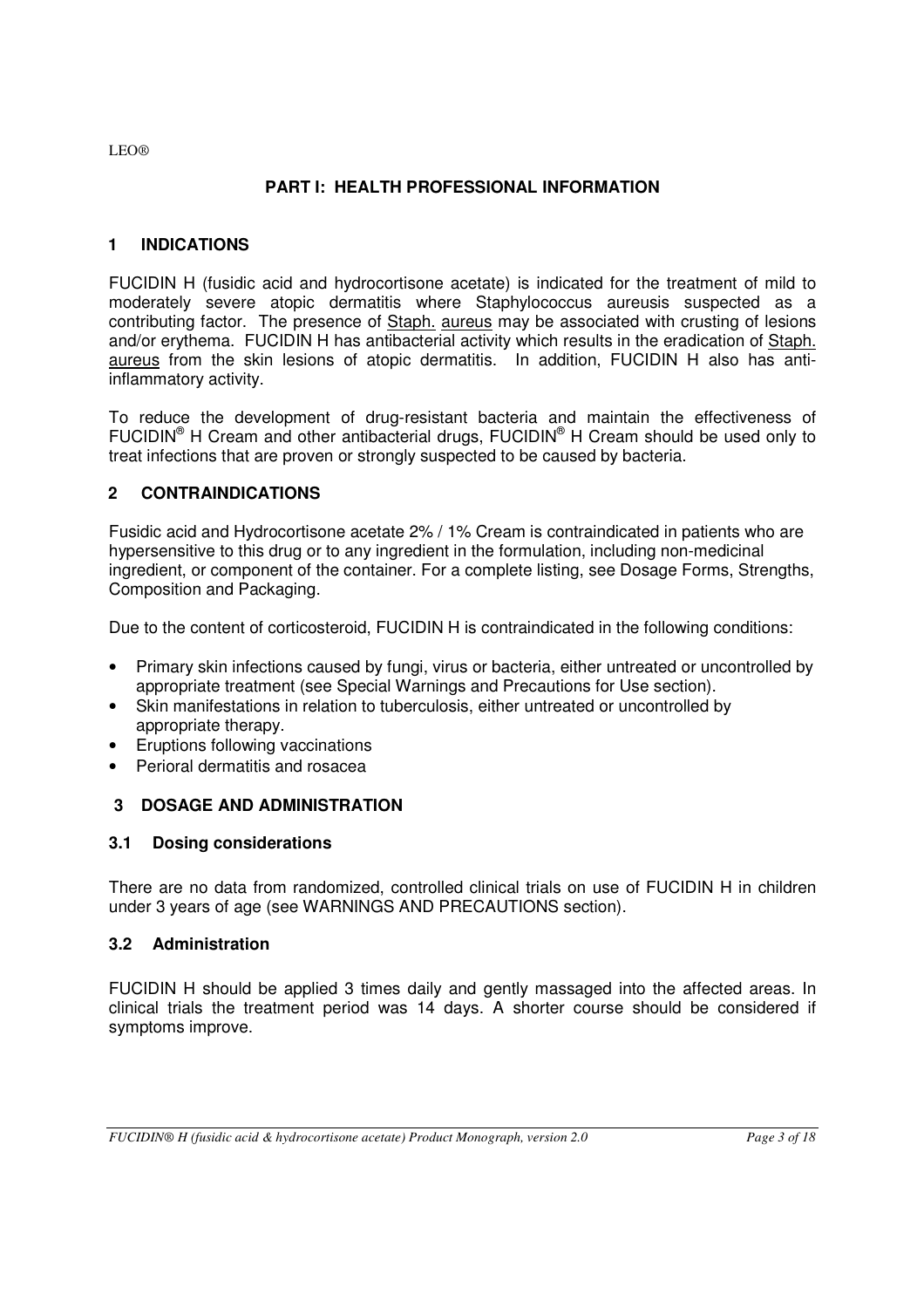# <span id="page-3-0"></span>**4 OVERDOSAGE**

For topically applied fusidic acid, no information concerning potential symptoms and signs due to overdose administration is available. Cushing's syndrome and adrenocortical insufficiency may develop following topical application of corticosteroids in large amounts and for more than three weeks.

Systemic consequences of an overdose of the active substances after accidental oral intake are unlikely to occur. The amount of fusidic acid in one tube of FUCIDIN H does not exceed the oral daily dose of systemic treatment. A single oral overdose of corticosteroids is rarely a clinical problem.

For management of a suspected drug overdose, contact your regional Poison Control Centre.

| Route of<br>Administration | Dosage Form /<br><b>Strength/Composition</b>                           | <b>Non-medicinal Ingredients</b>                                                                                                                            |
|----------------------------|------------------------------------------------------------------------|-------------------------------------------------------------------------------------------------------------------------------------------------------------|
| topical                    | Fusidic acid 2% and<br>Hydrocortisone acetate<br>1% Cream: white cream | Butylated hydroxyanisol, cetyl alcohol,<br>glycerol (85%), liquid paraffin, potassium<br>sorbate, polysorbate 60, white soft paraffin<br>and purified water |

# **5 DOSAGE FORMS, STRENGTHS, COMPOSITION AND PACKAGING**

# **Packaging**

FUCIDIN H Cream:Available in aluminium tubes of 30 g covered with internal epoxyphenol lacquer. The tube has re-closable high density polyethylene screw cap.

# **6 WARNINGS AND PRECAUTIONS**

When used under occlusive dressing, over extensive areas, or on the face, scalp, axillae and scrotum, sufficient absorption may occur giving rise to adrenal suppression and other systemic effects.

# **General**

Long-term continuous topical therapy for more than 14 days with FUCIDIN H should be avoided.

Depending on the application site, possible systemic absorption of hydrocortisone acetate should always be considered during treatment with FUCIDIN H.

#### **Endocrine and Metabolism**

Reversible hypothalamic-pituitary-adrenal (HPA) axis suppression may occur following systemic absorption of topical corticosteroids. Application to extensive areas, too frequent application, or application under occlusive dressings may result in systemic absorption with symptoms of adrenal suppression.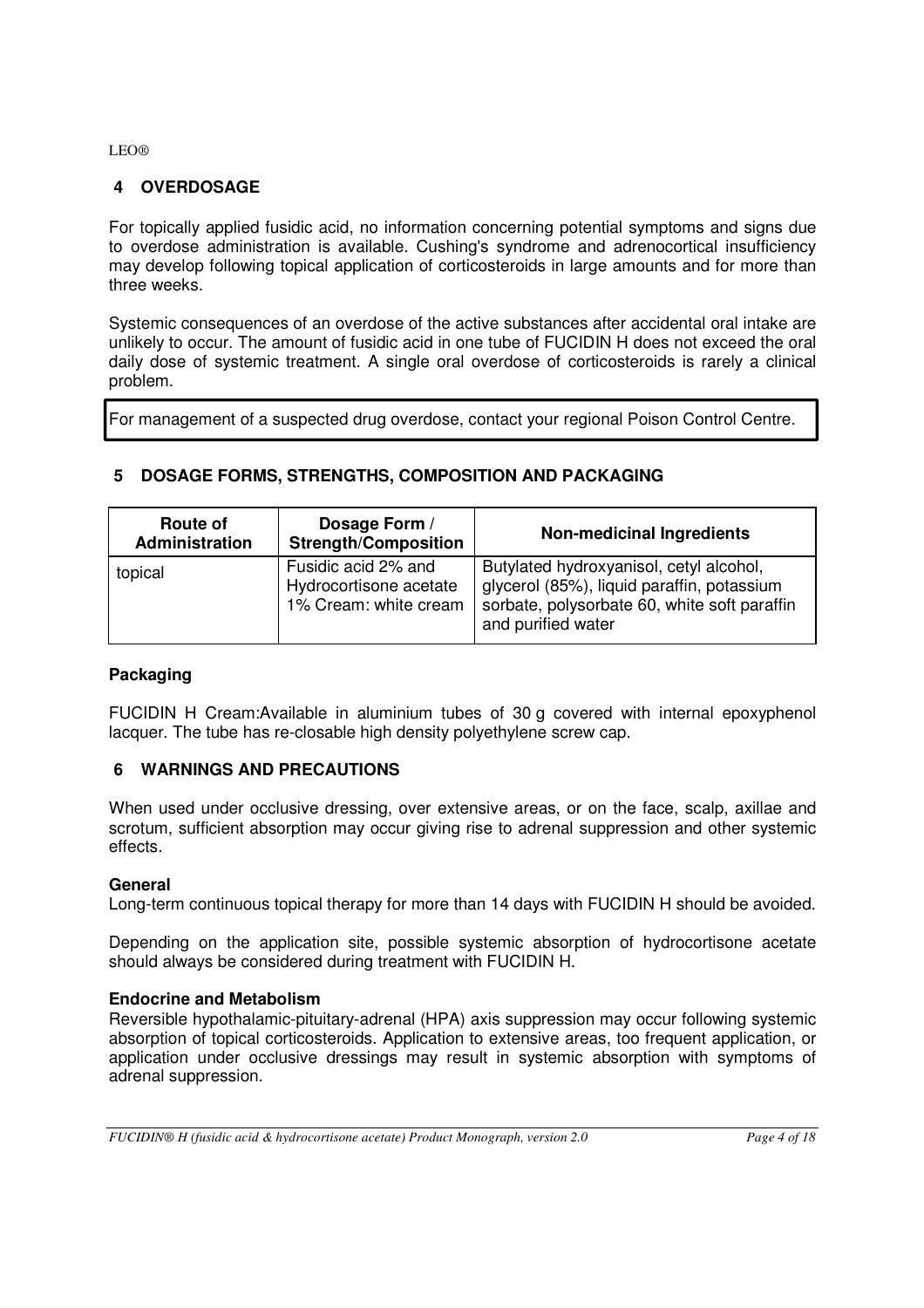<span id="page-4-0"></span>FUCIDIN H should be used with care in children as paediatric patients may be more susceptible to topical corticosteroid-induced HPA axis suppression and Cushing's syndrome than adult patients (see Adverse Reactions section).

#### **Immune**

Due to the immunosuppressant effect of corticosteroids, FUCIDIN H may be associated with increased susceptibility to infection, aggravation of existing infection, and activation of latent infection. It is advised to switch to systemic therapy if infection cannot be controlled with topical treatment (see Contraindications section).

This also prevents the risk that the immunosuppressive action of corticosteroid might mask any potential symptoms of infections due to antibiotic-resistant bacteria. Similarly, steroids also mask hypersensitivity reactions.

#### **Susceptibility/Resistance**

# **Development of Drug Resistant Bacteria**

Prescribing FUCIDIN<sup>®</sup> H Cream in the absence of a proven or strongly suspected bacterial infection is unlikely to provide benefit to the patient and risks the development of resistant organisms.

#### **Potential for Microbial Overgrowth**

Bacterial resistance has been reported to occur with the topical use of fusidic acid. As with all antibiotics, extended or recurrent use of fusidic acid may increase the risk of developing antibiotic resistance. Limiting therapy with topical fusidic acid and hydrocortisone acetate to no more than 14 days at a time will minimise the risk of developing resistance.

#### **Fertility**

There are no clinical studies with topical FUCIDIN H regarding fertility.

#### **Skin**

FUCIDIN H cream contains butyl hydroxyanisole, cetyl alcohol and potassium sorbate. These excipients may cause local skin reactions (e.g. contact dermatitis). Butyl hydroxyl-anisole may also cause irritation to the eyes and mucous membranes. Due to content of corticosteroid, FUCIDIN H should be used with care near the eyes. Avoid getting FUCIDIN H into the eyes. Application of topical corticosteroids near the eye can potentially cause increased intraocular pressure, glaucoma, or cataracts. (see Adverse Reactions section).

Sensitization and irritation due to dermal applications of topical corticosteroids have been noted in rare instances.

Localized atrophy and striae, particularly on the flexor surfaces and on the face, may also develop.

# **6.1 Special Populations**

# **6.1.1 Pregnant Women**

The safety of fusidic acid and/or topical hydrocortisone during pregnancy has not been established. The use of FUCIDIN H during pregnancy requires that the potential benefits be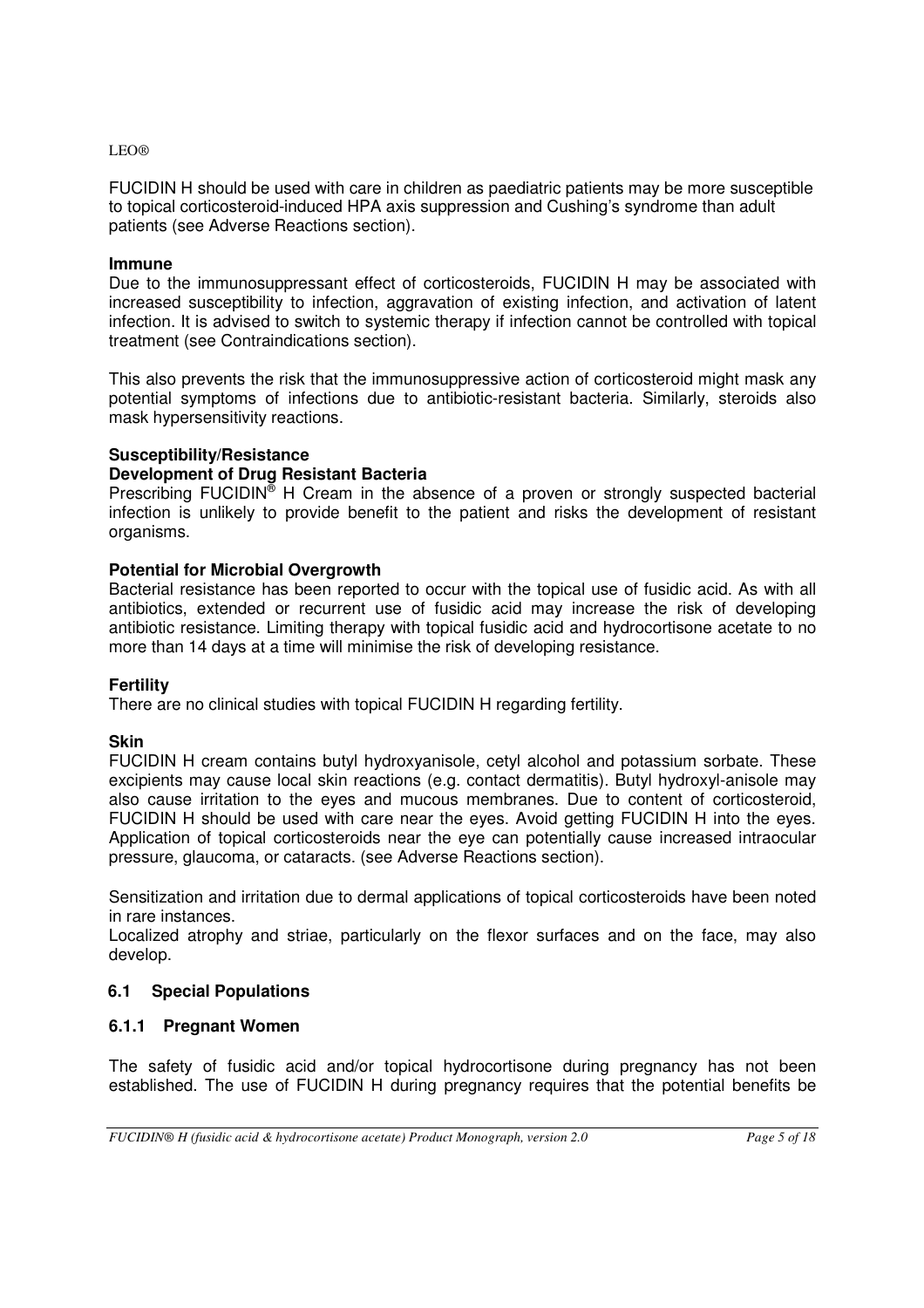<span id="page-5-0"></span>weighed against the risks to the foetus.

### Fusidic acid

Following systemic administration fusidic acid has been shown to penetrate the placental barrier. Animal studies have not demonstrated teratogenicity with fusidic acid.

#### Hydrocortisone acetate

Topical administration of corticosteroids to pregnant animals can cause abnormalities of foetal development, including cleft palate and intra-uterine growth retardation. There may, therefore, be a risk of such effects to the human foetus.

#### **6.1.2 Breast-feeding**

The safety of fusidic acid and/or topical hydrocortisone during lactation has not been established.

Following systemic administration Fusidic acid has been detected in the milk of nursing mothers.

The use of FUCIDIN H during lactation requires that the potential benefits be weighed against the risks to the nursing infant.

It is recommended to avoid applying FUCIDIN H on the breast to protect the nursing infant from unintentional oral drug uptake.

# **6.1.3 Pediatrics**

Clinical trials with FUCIDIN H have not demonstrated any increased incidence of adverse effects in children 3 years and over. Paediatric patients may, however, demonstrate greater susceptibility to topical corticosteroid-induced hypothalamic-pituitary-adrenal axis suppression and to exogenous corticosteroid effects than mature patients because of greater absorption due to a larger skin surface area to body weight ratio. Therefore, excessive and prolonged use of FUCIDIN H, especially under occlusive conditions, should be avoided. There are no data from randomized, controlled clinical trials on the safety and efficacy of FUCIDIN H in children under 3 years of age.

# **7 ADVERSE REACTIONS**

# **7.1 Adverse Reaction Overview**

Clinical trials demonstrated that FUCIDIN H (fusidic acid and hydrocortisone acetate) is well tolerated and associated with few adverse effects. In clinical trials, only 3.2% of patients experienced adverse effects. Adverse effects were not serious, consisting of irritation at the application site (1.6%) and flare up of dermatitis (1.6%).

Fusidic acid has been reported to cause mild irritation at the application site, but did not usually require discontinuation of therapy. Reports of hypersensitivity reactions have been rare.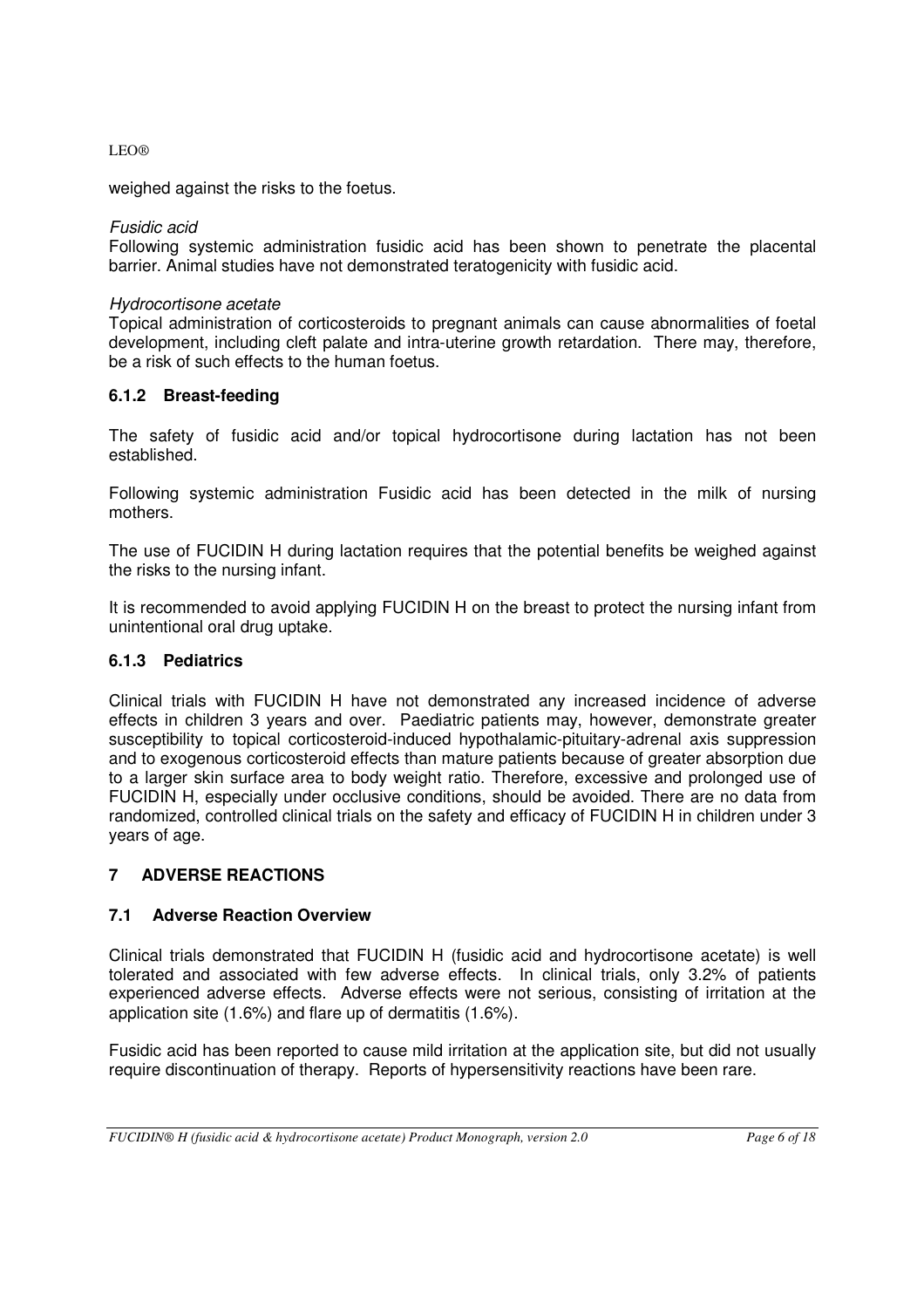<span id="page-6-0"></span>Adverse effects are generally local and include: dryness, itching, burning, local irritation, striae, skin atrophy, atrophy of subcutaneous tissues, telangiectasia, hypertrichosis, change in pigmentation and secondary infection. If applied to the face, acne rosacea or perioral dermatitis can occur.

#### **7.2 Post-Market Adverse Reactions**

The following post-market adverse drug reactions have been reported from world wide experience with FUCIDIN H:

#### **Immune system disorders**: Hypersensitivity

**Skin and subcutaneous tissue disorders: Dermatitis contact, Eczema, Rash** 

**General disorders and administration site conditions**: Application site reaction (incl. pruritus, burning and irritation)

Systemic undesirable class effects of mild corticosteroids, like hydrocortisone, include adrenal suppression especially during prolonged topical administration (see Special Warnings and Precautions for Use section).

Raised intra-ocular pressure and glaucoma may also occur after topical use of corticosteroids near the eyes, particularly with prolonged use and in patients predisposed to developing glaucoma (see Special Warnings and Precautions for Use section).

Dermatological class adverse reactions of mild corticosteroids like hydrocortisone include: Atrophy, dermatitis (incl. dermatitis contact, dermatitis acneiform and perioral dermatitis), skin striae, telangiectasia, rosacea, erythema, depigmentation, hypertrichosis and hyperhidrosis. Ecchymosis may also occur with prolonged use of topical corticosteroids.

# **8 DRUG INTERACTIONS**

#### **8.1 Overview**

No interaction studies have been performed. Interactions with systemically administered medicinal products are considered minimal.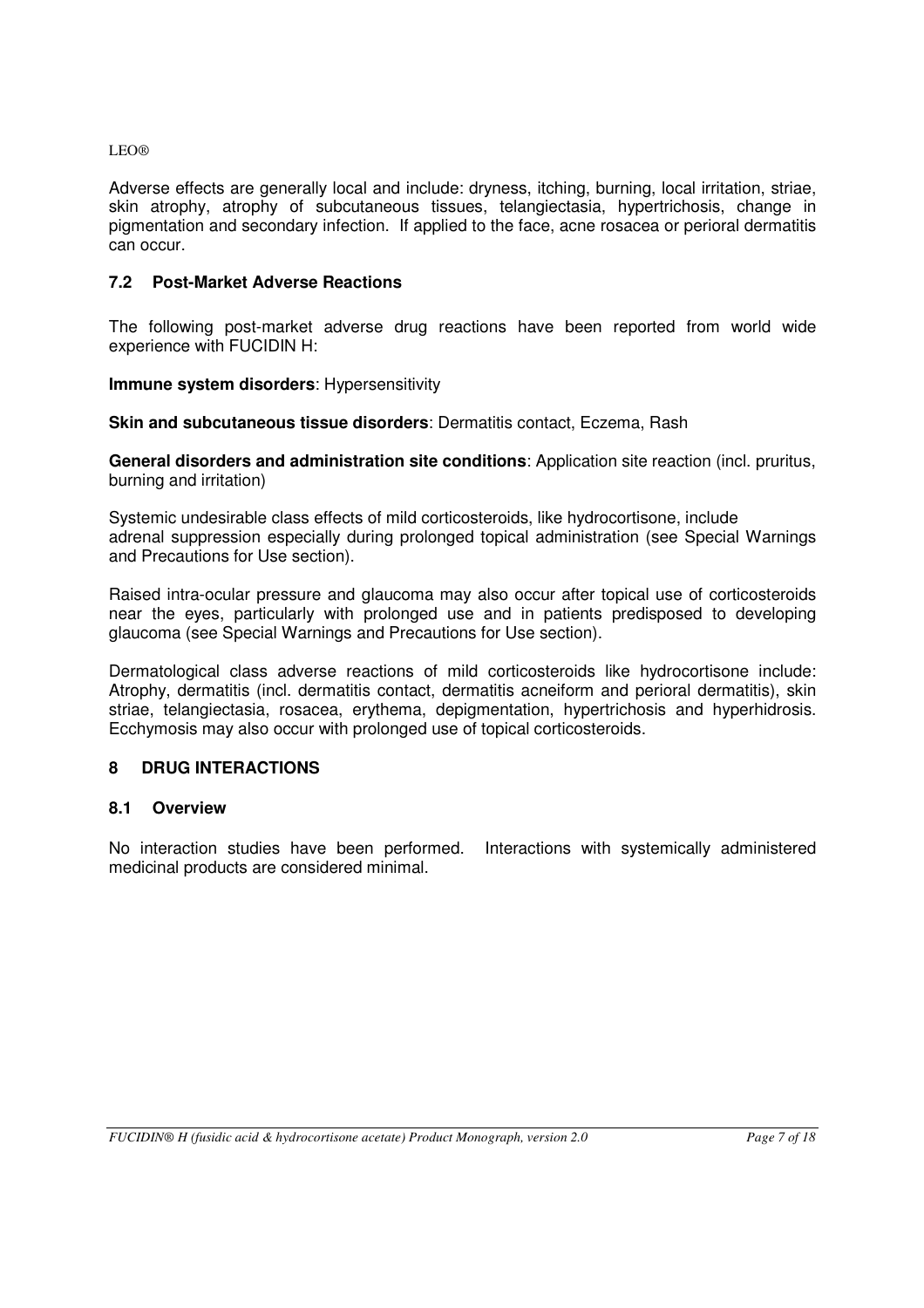# <span id="page-7-0"></span>**9 ACTION AND CLINICAL PHARMACOLOGY**

# **9.1 Mechanism of Action**

FUCIDIN H combines the antibacterial activity of fusidic acid with the anti-inflammatory activity of the mild potency corticosteroid hydrocortisone acetate.

The antibacterial action of fusidic acid results from inhibition of bacterial protein synthesis. The drug interferes with amino acid transfer from aminoacyl-tRNA to protein on the ribosomes. The spectrum of antibacterial activity of fusidic acid is primarily toward Gram positive organisms, demonstrating particularly high activity against Staph. aureus. Hydrocortisone acetate has antiinflammatory, anti-pruritic, and vasoconstrictive properties. The mechanism of the antiinflammatory activity of topical corticosteroids is generally unclear. However, corticosteroids are thought to induce phospholipase  $A_2$  inhibitor proteins, preventing arachidonic acid release and the biosynthesis of potent mediators of inflammation.

Skin penetration by fusidic acid is comparable to that of glucocorticoids. As much as 2% of the amount of topically applied fusidic acid penetrates intact skin. Dermal absorption of hydrocortisone is considered to be approximately 1-5% of the administered dose. Absorption of hydrocortisone may be higher in certain body areas such as the face, groin, axilla, when the skin barrier is defective or on inflamed skin such as the lesions of atopic dermatitis.

The efficacy of FUCIDIN H in the treatment of mild to moderately severe atopic dermatitis has been compared with that of its' individual components, fusidic acid and hydrocortisone in clinical studies. For patients with Staph. aureus present on the lesions, FUCIDIN H was more effective than either hydrocortisone or fucidic acid based on a single efficacy criterion for alleviation of classical symptoms (erythema, scaling, oedema, itch, serous discharge, and crusting) and bacteriological eradication at completion of 14 days of treatment. There is no data available regarding relapse rate.

# **10 STORAGE AND STABILITY**

Store below 30 °C. Use within 3 months of first opening the tube.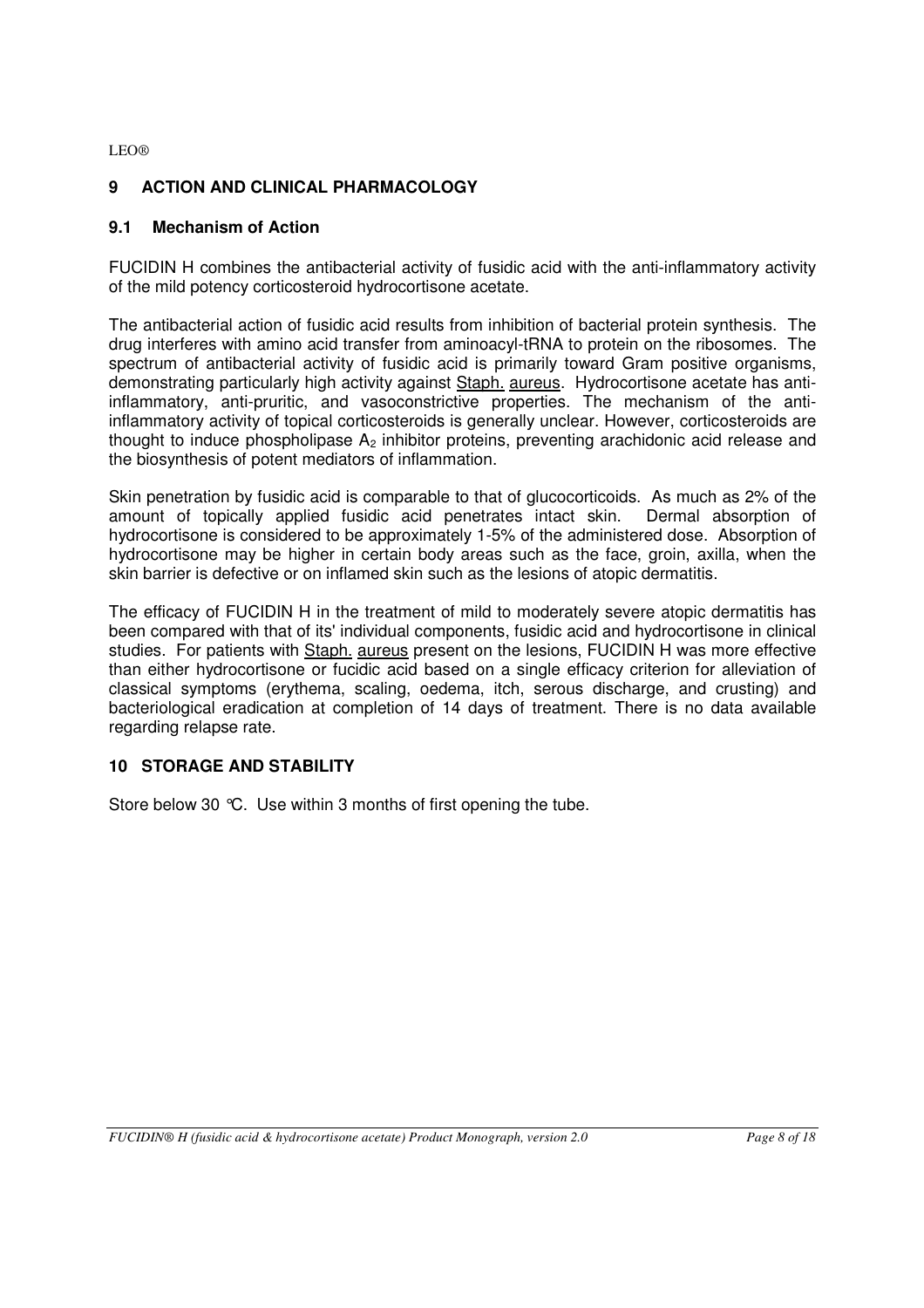# **PART II: HEALTH PROFESSIONAL INFORMATION**

# <span id="page-8-0"></span>**11 PHARMACEUTICAL INFORMATION**



Structural formula:





Physicochemical Properties**:**  White or almost white crystalline powder. Insoluble in water. Freely soluble in alcohol or chloroform. White or almost white crystalline powder. Slightly soluble in ethanol or chloroform

*FUCIDIN® H (fusidic acid & hydrocortisone acetate) Product Monograph, version 2.0 Page 9 of 18*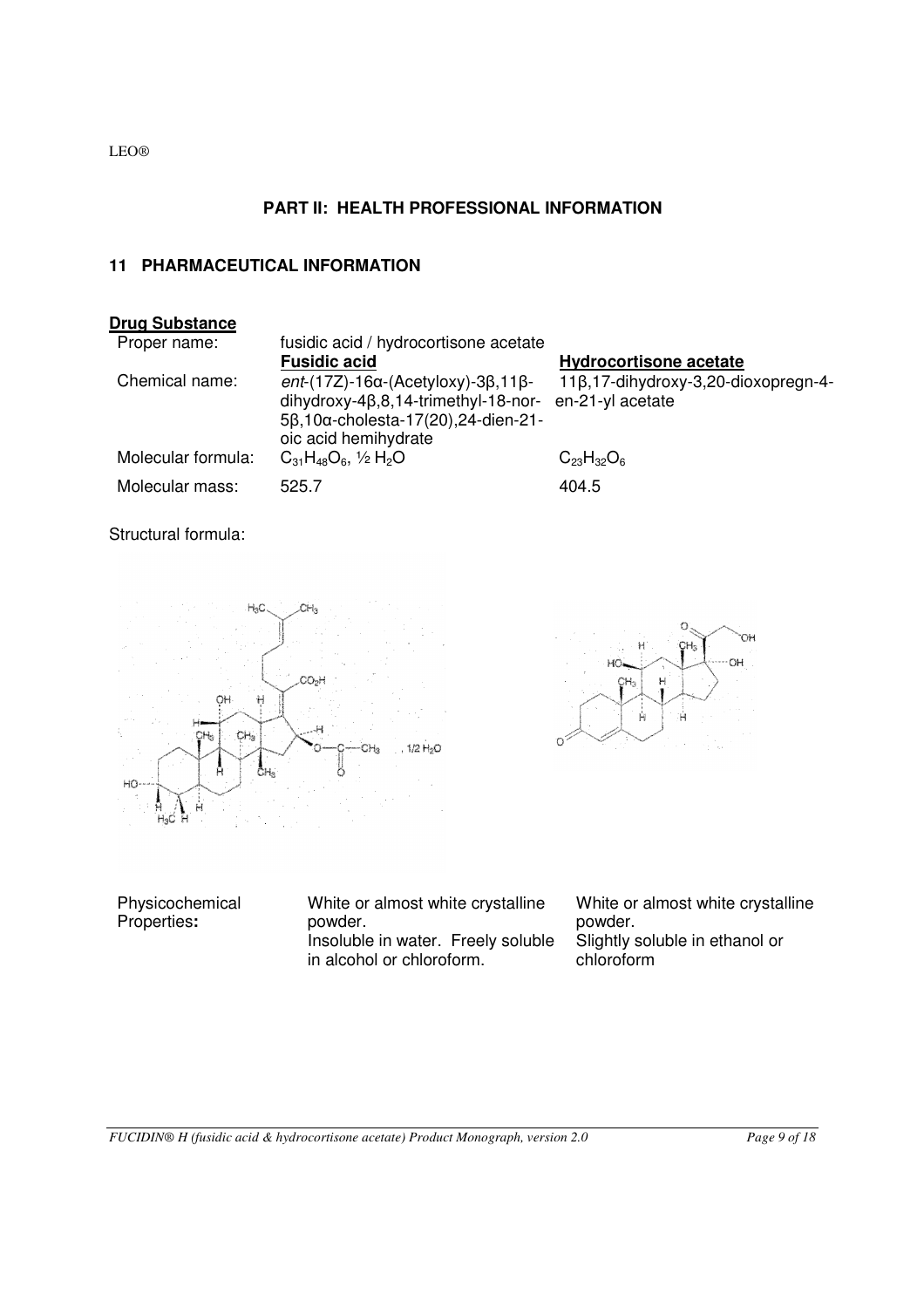# <span id="page-9-0"></span>**12 PHARMACOLOGY**

Vickers (1969), using excised human skin, demonstrated that fusidic acid is able to penetrate intact skin at a rate similar to that achieved by glucocorticoids. As much as 2.2% of fusidic acid penetrates intact skin. These results were confirmed by Knight (1969). Using radiolabeled commercial preparations of fusidic acid, Stuttgen and Bauer (1988) demonstrated that penetration of the entire skin thickness occurs in damaged skin. The concentration of sodium fusidate achieved in the subcutaneous tissue 30 minutes after an initial application of FUCIDIN 2% cream to excised skin with the horny layer artificially damaged by Telsafilm stripping was 2.6 µg/ml, which is 43 times the MIC90 for methicillin-susceptible Staph. aureus. Dermal absorption of hydrocortisone is considered to be approximately 1-5% of the administered dose. Absorption of both fusidic acid and hydrocortisone may be higher on injured skin.

# **13 MICROBIOLOGY**

The microbiological effect of FUCIDIN H (fusidic acid and hydrocortisone acetate) is attributed to fusidic acid.

#### **In Vitro Studies with Fusidic Acid**

Fusidic acid has potent antibacterial activity toward Gram-positive bacteria and Neisseria species. Fusidic acid is most notable for its activity against Staphylococci, whether coagulasepositive or negative, and regardless of resistance to methicillin and related penicillins. It is also active against Corynebacteria and against many genera of strict anaerobes and microaerophiles. The efficacy of fusidic acid against different microorganisms is outlined in Table 1. However, fusidic acid has almost no antibacterial activity against Gram-negative organisms such as E. Coli, Proteus, Klebsiella and Salmonella. Fungi are also insensitive to fusidic acid.

# **Table 1. Antimicrobial Spectrum of Fusidic Acid**

| <b>Microorganisms</b>                   | <b>MIC90%*</b> | MIC-range*      | MBC-range*     |
|-----------------------------------------|----------------|-----------------|----------------|
| <b>SENSITIVE</b>                        |                |                 |                |
| Gram-positive                           |                |                 |                |
| Staph. aureus (methicillin-susceptible) | 0.06           | $0.007 - 0.195$ | $0.097 - 25.0$ |
| Staph. aureus (methicillin-resistant)   | 0.12           | $0.015 - 8.0$   | $0.040 - 12.5$ |
| Staph. epi. (methicillin-susceptible)   | 0.25           | $0.024 - 8.0$   | $0.024 - 12.5$ |
| Staph. epi. (methicillin-resistant)     | 0.50           | $0.03 - 32$     | ND.            |
| Corynebacterium diptheriae              | $0.0044$ (a)   | ND.             | ND             |
| Clostridium tetani                      | 0.05(a)        | ND.             | <b>ND</b>      |
| Clostridium perfringens                 | $0.5^{\circ}$  | $0.06 - 1.0$    | ND             |
| Propionibacterium acnes                 | 1.0            | $< 0.06 - 2.0$  | ND             |
| Other Corynebacterium spp.              | 2.0            | $< 0.04 - 12.5$ | ND             |
| Clostridium difficile                   | 2.0            | $< 0.25 - 64$   | ND             |
| Other Clostridium spp.                  | $\leq 1.0$     | $< 0.06 - 1.0$  | ND             |
| Staphylococcus saprophyticus            | 3.12           | $0.048 - 6.25$  | $0.097 - 12.5$ |
| Streptococcus faecalis                  | 6.25           | $1.56 - 6.25$   | $1.56 - 50.0$  |
| Streptococcus pyogenes                  | 12.5           | $< 1.6 - 50$    | ND             |
| Streptococcus pneumoniae                | 25.0           | $< 0.25 - 64$   | <b>ND</b>      |

*FUCIDIN® H (fusidic acid & hydrocortisone acetate) Product Monograph, version 2.0 Page 10 of 18*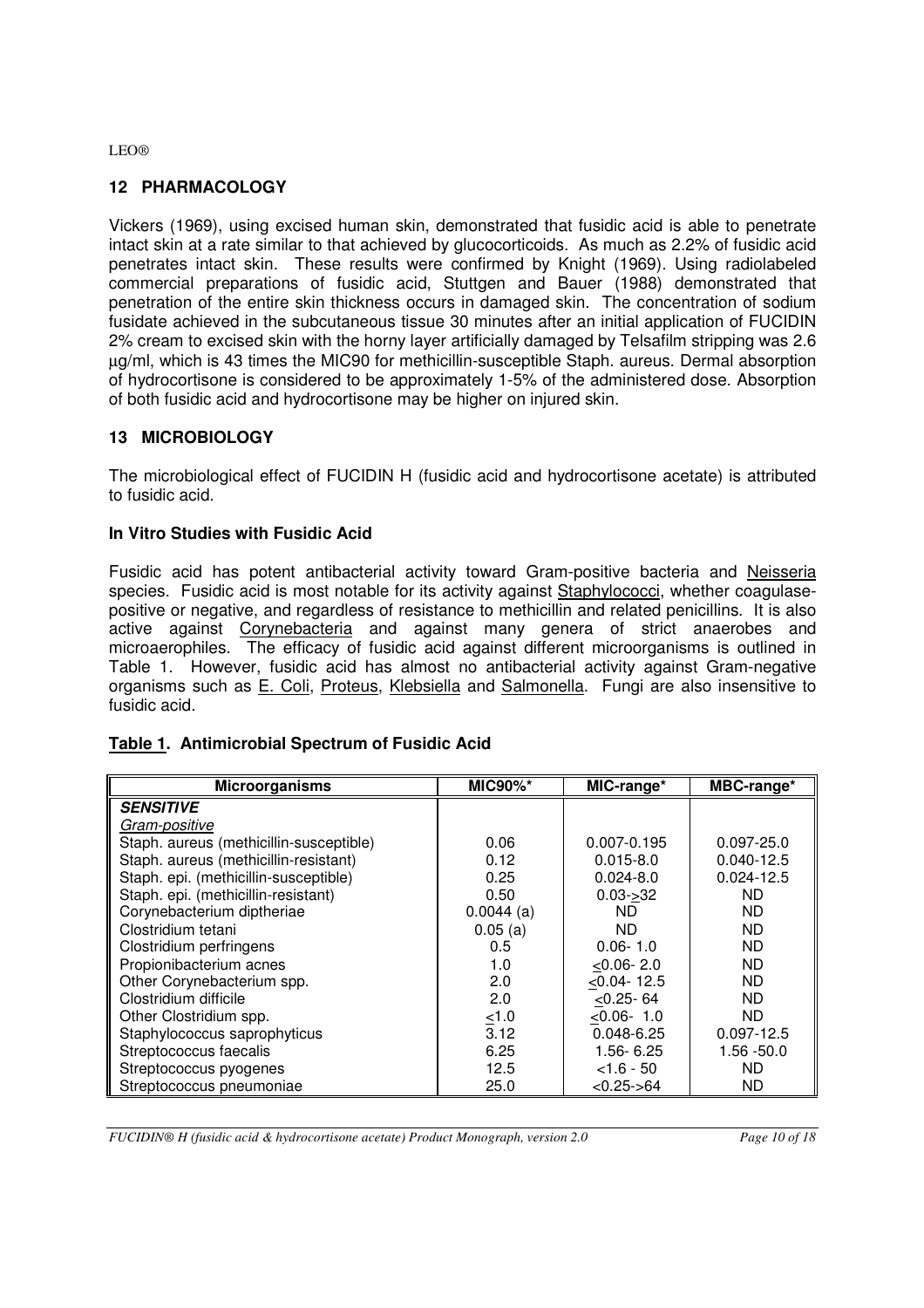| <b>Microorganisms</b>                                                                                                                        | <b>MIC90%*</b>                               | MIC-range*                                                             | MBC-range*                                             |
|----------------------------------------------------------------------------------------------------------------------------------------------|----------------------------------------------|------------------------------------------------------------------------|--------------------------------------------------------|
| JK diphteroids                                                                                                                               | 32.0                                         |                                                                        |                                                        |
| Gram-negative<br>Neisseria meningitidis<br>Legionella pneumophila<br>Neisseria gonorrhoeae<br>Bacteroides fragilis<br>Other Bacteroides spp. | 0.12<br>$\leq$ 0.25 (a)<br>1.0<br>2.0<br>2.0 | $0.015 - 0.5$<br>ND<br>$< 0.03 - 8.0$<br>$0.5 - 4.0$<br>$< 0.06 - 8.0$ | ND<br><b>ND</b><br><b>ND</b><br><b>ND</b><br><b>ND</b> |
| <b>Others</b><br>Mycoplasma spp.<br>Mycobacterium tuberculosis<br>Nocardia asteroids<br>Other Nocardia spp.                                  | $\leq$ 0.8 (a)<br>3.0(a)<br>16.0<br>32.0     | ND.<br>ND.<br>$< 0.5 - 32.0$<br>$< 0.5 - 32.0$                         | ND<br>ND<br>ND<br><b>ND</b>                            |
| <b>RESISTANT</b><br><b>Other Gram-Negative</b><br>E. coli<br>Pseudomonas<br>Klebsiella<br>Proteus<br>Salmonella<br>Shigella<br>Pasteurella   |                                              |                                                                        |                                                        |

\*μg/mL (a) MIC-value ND - No data

# **Resistance to Fusidic Acid**

During more than 30 years of therapeutic use of fusidic acid, resistance by Staph. aureus has remained extremely low (<2%). An ongoing Canadian program has monitored resistance of clinical isolates of Staph. aureus to fusidic acid since 1986. As of 1994, over 12,500 strains of Staph. aureus have been tested with an overall resistance rate of 1.47%. The annual resistance rate has never exceeded 2%, indicating the stability of the anti-staphylococcal activity of fusidic acid.

Two mechanisms explain emergence of resistance to fusidic acid in Staph. aureus strains. The first one is chromosomal mutation. All populations of Staph. aureus produce resistant variants by chromosomal mutation at a frequency of 1 in 10 $^6$  to 10<sup>7</sup>. This type of resistance is readily detected in vitro, and is due to a modification of elongation factor G, the target at which fusidic acid inhibits bacterial protein synthesis. Such variants appear to be defective in that they grow more slowly than the parent strain, have a lower pathogenicity and subsequently revert to full sensitivity in the absence of fusidic acid. This type of mutation occurs at a high rate in vitro, but emergence of resistance in the clinical setting occurs less readily than is indicated by this observation. The second mechanism is plasmid-mediated resistance. These strains have been shown to be distinct from the chromosomal variants, as they do not have a modification of elongation factor G. Protein synthesis of cell free extracts is still inhibited by fusidic acid and there is no evidence of enzyme-mediated inactivation of fusidic acid. However, it has been suggested that there may be a permeability barrier at the cell surface, which reduces entry of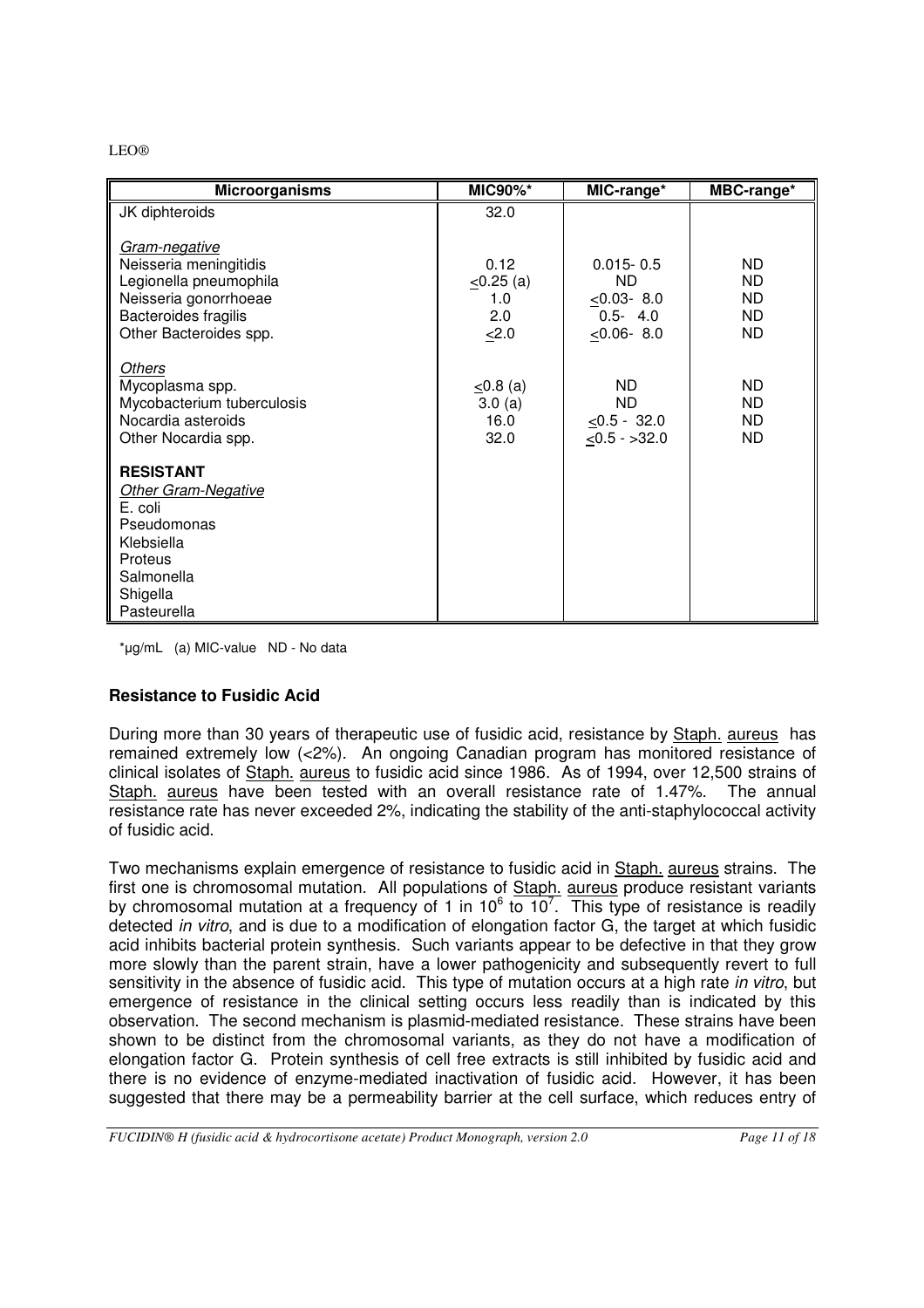<span id="page-11-0"></span>the antibiotic. This theory is supported by the fact that they grow normally and are pathogenic. However, some plasmids that confer resistance to fusidic acid are unstable, which may make them inefficient at transmitting resistance.

No cross resistance between fusidic acid and other antibiotics has been found.

# **14 TOXICOLOGY**

# **Acute Toxicity of Fusidic Acid**

The following table summarizes the acute toxicity data obtained for mice and rats.

| Drug<br>Substance   | <b>Species</b>             | Route of<br>Administration | $LD_{50}$<br>(mg/kg b.w.) |
|---------------------|----------------------------|----------------------------|---------------------------|
| Na Fusidate         | Mice                       | Oral<br>Intravenous        | 860<br>180                |
|                     | Rats                       | Oral<br>Intravenous        | 3000<br>140               |
| <b>Fusidic Acid</b> | Mice                       | Oral<br>Intraperitoneal    | 5400<br>355               |
|                     | - Adults<br>Rats<br>- Pups | Oral<br>Oral               | 2263<br>443               |

The signs and symptoms of toxicity of fusidic acid and its salts in mice were decreased activity, ataxia, staggering, tremors, convulsions and increased respiratory rate in a few cases; in rats, the only symptoms preceding death were decreased activity, slight salivation and in some cases coma and increased respiration.

**Dogs:** Sodium fusidate was administered as a 10% solution by stomach tube to 2 fasted dogs in single doses of 250 and 500 mg/kg, respectively. Two other fasted dogs received the drug in the form of gelatin capsules in doses of 500 and 1500 mg/kg, respectively. No effects were noted in the dog receiving 500 mg/kg by capsules. The remaining 3 dogs vomited within 8 to 60 minutes; the dog given 1500 mg/kg was lethargic for 12 hours, but no other effects were observed during a 7-day observation period. A dose dependent increase in BSP retention times was observed.

# **Subacute Toxicity of Sodium Fusidate**

**Rats:** Sodium fusidate was administered in the diet of 2 groups composed of 5 male and 5 female rats at doses of 0 or 270 mg/kg/day for 4 weeks. A similar group received 500 mg/kg/day for 1 week and subsequently 1200 mg/kg/day for 3 weeks. None of the animals died during testing and no significant lesions attributable to the drug were found. Except for a slight to moderate weight retardation in males in the high dose group, the average rates of growth of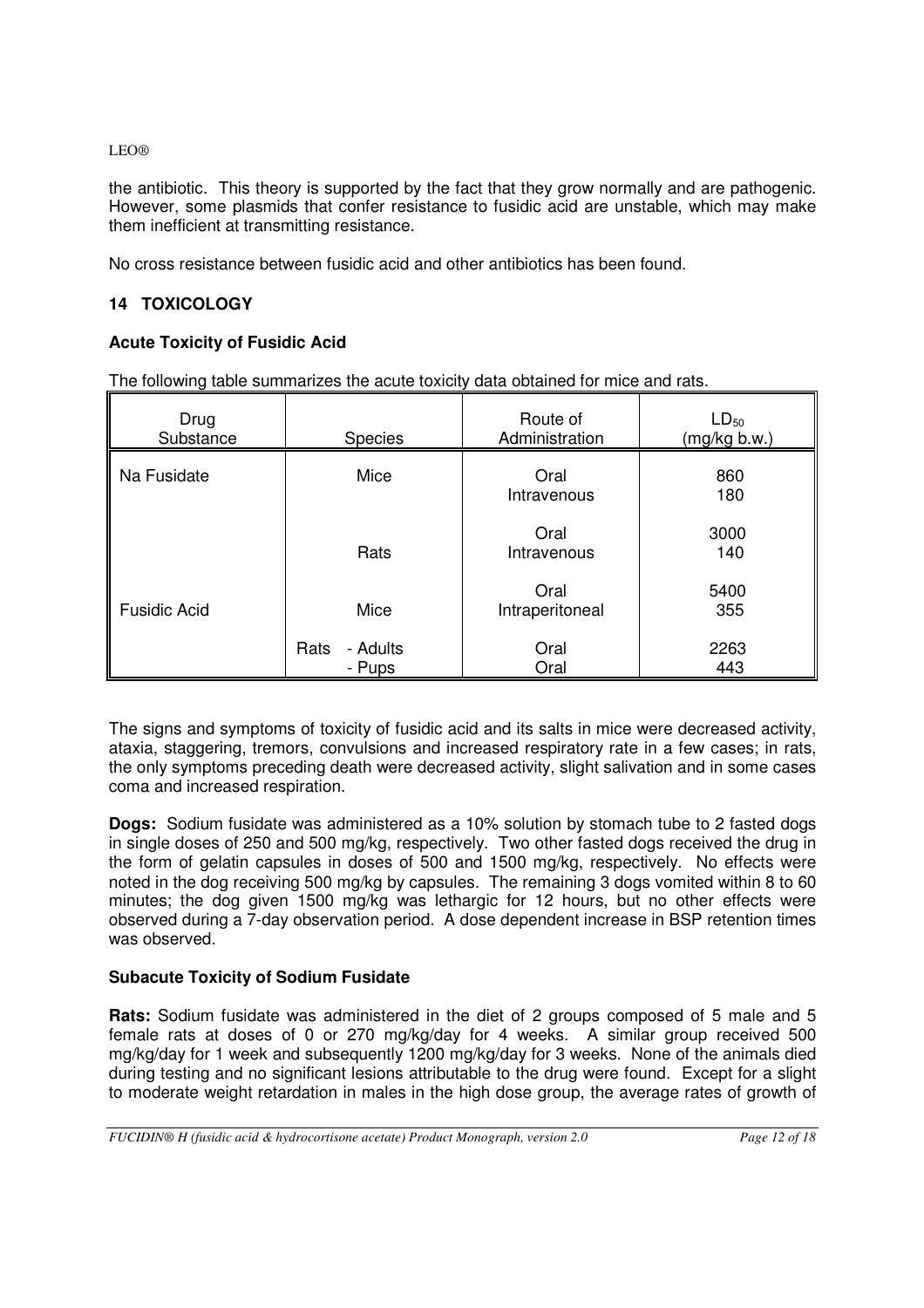the treated animals were comparable to that of the controls.

In a more recent study, sodium fusidate was administered intravenously for 2 weeks to 2 groups of rats composed of 10 males and 10 females in a dose of 21.5 mg/kg per day diluted with saline to a concentration of 2.15 mg/mL. There were no mortalities and no changes in appearance or behaviour in any of the animals. No toxic or other adverse effects attributable to the drug were seen.

**Dogs:** Sodium fusidate was administered in the diet of 3 groups of 2 dogs each. One group served as the control, another group was dosed at 110 mg/kg/day for 4 weeks and the third group at 250 mg/kg/day for 1 week followed by 470 mg/kg/day for the next 3 weeks. None of the dogs showed any significant gross or micropathological alterations which were considered to be drug-related.

During the second and third weeks, the 2 dogs on the low dose showed reductions in appetite which were apparently due to poor palatability of the drug. One of the 2 dogs showed a slight weight loss. In the high dose group reductions in appetite limited drug intake to an average of 470 mg/kg/day. Both these animals had small weight losses, probably associated with reduced food intake.

Sodium fusidate was also administered intravenously to 2 male and 2 female dogs for 2 weeks at a dose of 21.5 mg/kg per day given in two equal doses of 62.5 mL each. Apart from local swelling at the site of catherization, no changes were seen which were considered to be related to the administration of the sodium fusidate compound by gross or histopathological examination.

In a further study, 2 male dogs received daily, for 2 weeks, 2 infusions of 10.75 mg/kg of sodium fusidate in a volume of 62.5 mL administered by slow infusion over a period of 90 minutes. The infusion of sodium fusidate provoked a local intolerance manifested by a reddening and swelling at the site of cannulation. At the histological level, a venous intolerance reaction was noted.

# **Chronic Toxicity of Sodium Fusidate**

**Rats:** Sodium fusidate was administered in the diet to 4 groups of 40 rats at doses of 0, 200, 420 or 840 mg/kg daily for 34 weeks. High dose females and to a lesser degree, high dose males showed a small retardation of weight gain. Slight neutrophilia was also noted in both high dose males and females. Ten of the 14 high dose males showed mild fatty metamorphosis of the liver without significant cytopathological change.

In another study, rats received sodium fusidate administered orally at a dose of 200 mg/kg/day for 24 weeks. No influence on growth or haematology and no other toxic effects were observed.

In a final study, fusidic acid was administered orally to a group of 25 male and 25 female rats at a dose of 400 mg/kg/day, 6 days a week for 5 months. No haematological changes or other toxic effects were noted.

**Guinea Pigs:** No toxic effects were seen when sodium fusidate was administered orally to guinea pigs at doses of 80 mg/kg/day for 50 days.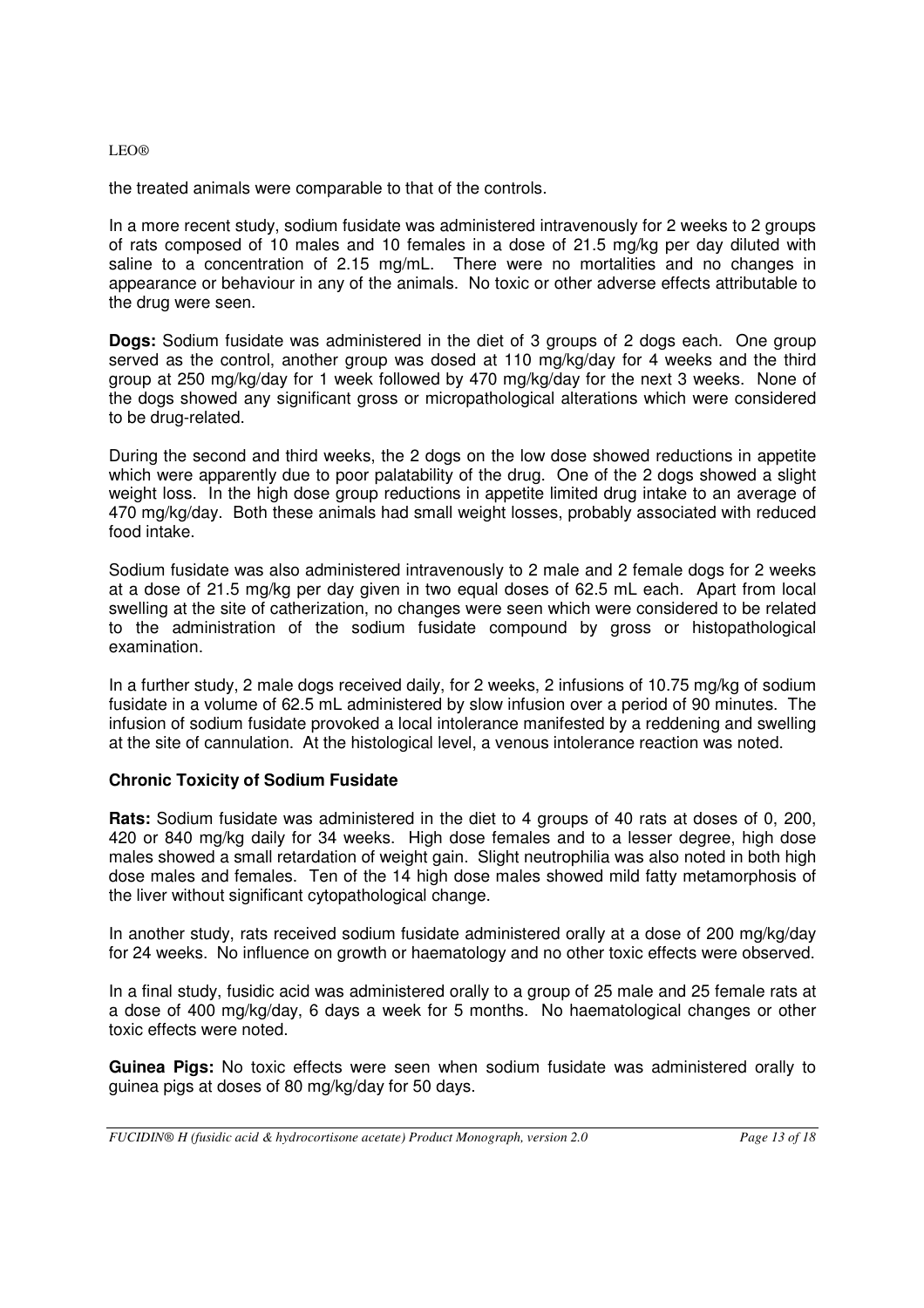**Dogs:** Sodium fusidate was included daily in the diet of 4 groups of 5 dogs in amounts to result in doses of 0, 90, 190 or 300 mg/kg for 26 weeks. Significant changes observed were: i) weight loss with significantly reduced appetite in one animal on the high dose; however, all other test animals maintained or gained weight comparable to the control group in spite of slightly reduced food intake ascribed by the investigator to poor palatability, ii) one dog on the high dose showed definite increases in plasma bilirubin and BSP; one dog on the intermediate dose showed slight to moderate increases in BSP, SGPT and alkaline phosphatase; one dog on the low dose showed a moderate increase in alkaline phosphatase and a slight increase in plasma bilirubin.

In another study, post-mortem examination revealed mild to moderate liver cell damage in one high dose dog (400 mg/kg/day) at 26 weeks, but the other animals showed no morphological changes with this dose attributable to the drug.

# **Fertility and Reproduction Studies with Sodium Fusidate**

**Rats:** Two groups, each comprised of 20 male and 20 female rats, received either 0 or 400 mg/kg sodium fusidate per day from 2 weeks before mating to weaning. Caesarian sections were performed on half the dams on the 20th day; the remainder were allowed to deliver naturally.

There were no significant differences between the treated and control dams with respect to percent resorptions, the condition of the uteri or the number and weights of the pups. No soft tissue abnormalities were found in the pups of either group but skeletal anomalies (control group 2 pups missing ribs and dosed group 1 pup occipital bone formation incomplete and 1 pup rib deformities) appeared in 4% of the pups in both groups. These rates were similar to that seen in the control group. The viability and lactation indices, reflecting neonatal development, were higher in the treated group than the control group, but all values were within normal limits.

# **Teratology Studies with Sodium Fusidate**

**Mice:** Pregnant mice were divided into 3 groups of 16-19 animals each and given daily doses of 20, 100 and 200 mg/kg sodium fusidate by gavage from the 6th to 15th day of gestation. Another group of 23 pregnant mice, serving as controls, received just water by gavage. On the 18th day of pregnancy, half the dams were sacrificed. The remainder were allowed to go to term.

Sex distribution of fetuses and young, fetal weight, birth weight and weight increase were normal and similar for all groups. The mean incidence of resorption was 1.2, 1, 0.5 and 0.6 per dam for the 20, 100 and 200 mg/kg groups and control group, respectively. Average litter size in the treated group did not differ significantly from that of the controls. No fetal abnormalities were detected in any of the groups.

**Rats:** Pregnant rats were divided into 3 groups of 29-31 animals each and given daily doses of 20, 100 or 200 mg/kg sodium fusidate by gavage from the 3rd to the 15th day of gestation. Another group of 59 pregnant rats, serving as controls, received just water by gavage. On the 21st day of pregnancy, half the dams were sacrificed. The remaining dams were allowed to go to term.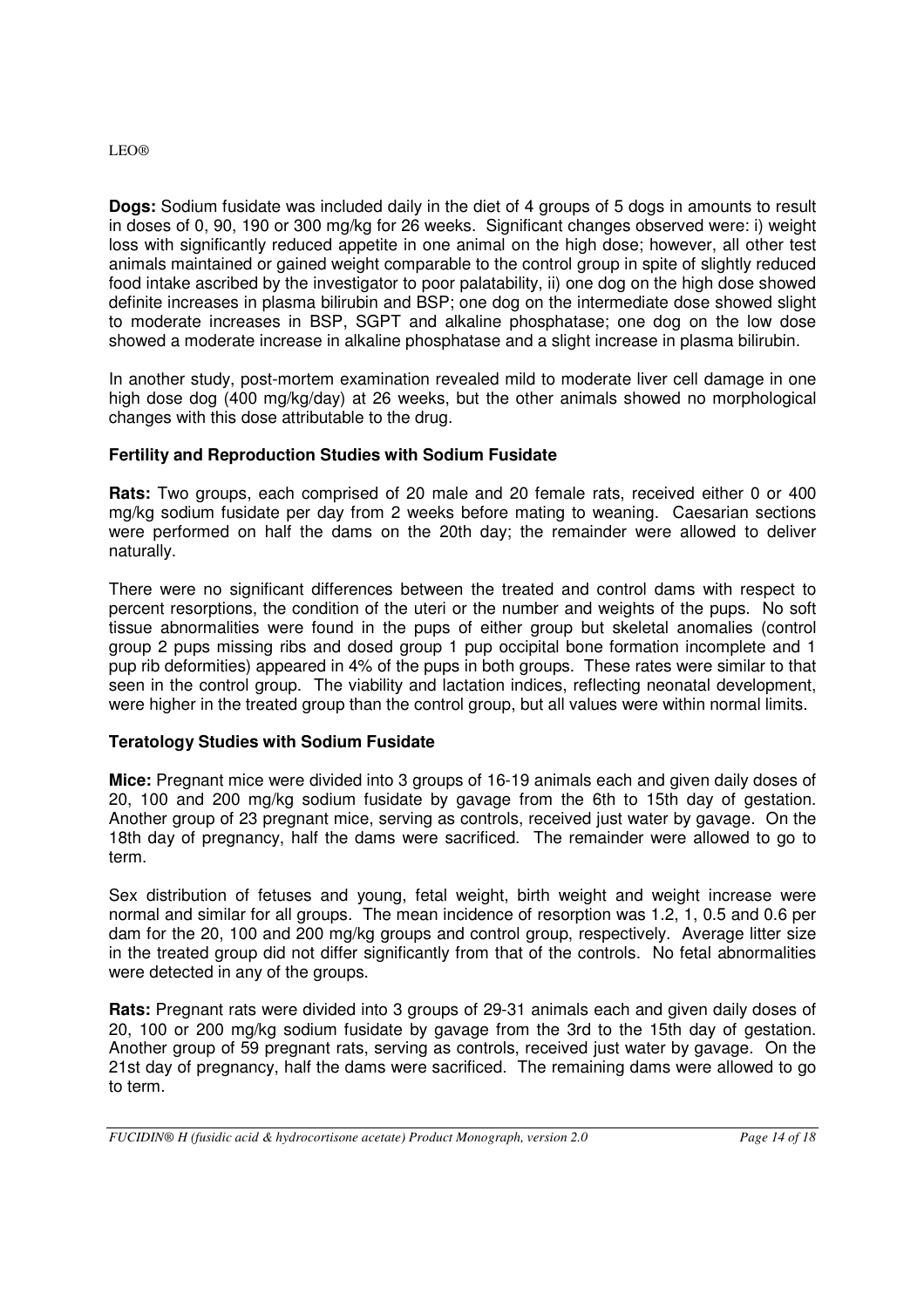Litter size and sex distribution of the fetuses and young of the dosed animals were comparable to the controls with no dose-related differences. Birth weights and weight gain over a 4-month period were comparable for all groups. No fetal deformities were observed in any group.

**Rabbits:** Eighteen pregnant rabbits were treated orally with 125 mg sodium fusidate in tablet form once per day from the 6th to the 18th day of pregnancy. Eleven pregnant animals, serving as controls, received a placebo tablet each day. On the 30th day of pregnancy 9 treated animals and 3 controls were sacrificed. The remaining animals were allowed to go to term.

Sex distribution of fetuses and young, fetal and birth weights and weight gain were normal and similar for both groups. Three dead fetuses were found in each of 2 treated animals and in 1 control animal. Average litter size was lower in the treated group (4.8 young per litter) than in the control group (7.6 young per litter). Macroscopic examination of the young failed to reveal any teratogenic or other abnormalities.

#### **Skin Tolerance Studies**

Daily application of FUCIDIN (sodium fusidate) ointment to the ears of rabbits for a period of one month evolved neither general intolerance, local irritation to the eye, change in capillary permeability of the treated region, nor sensitization to the irritant effects of locally applied chloroform.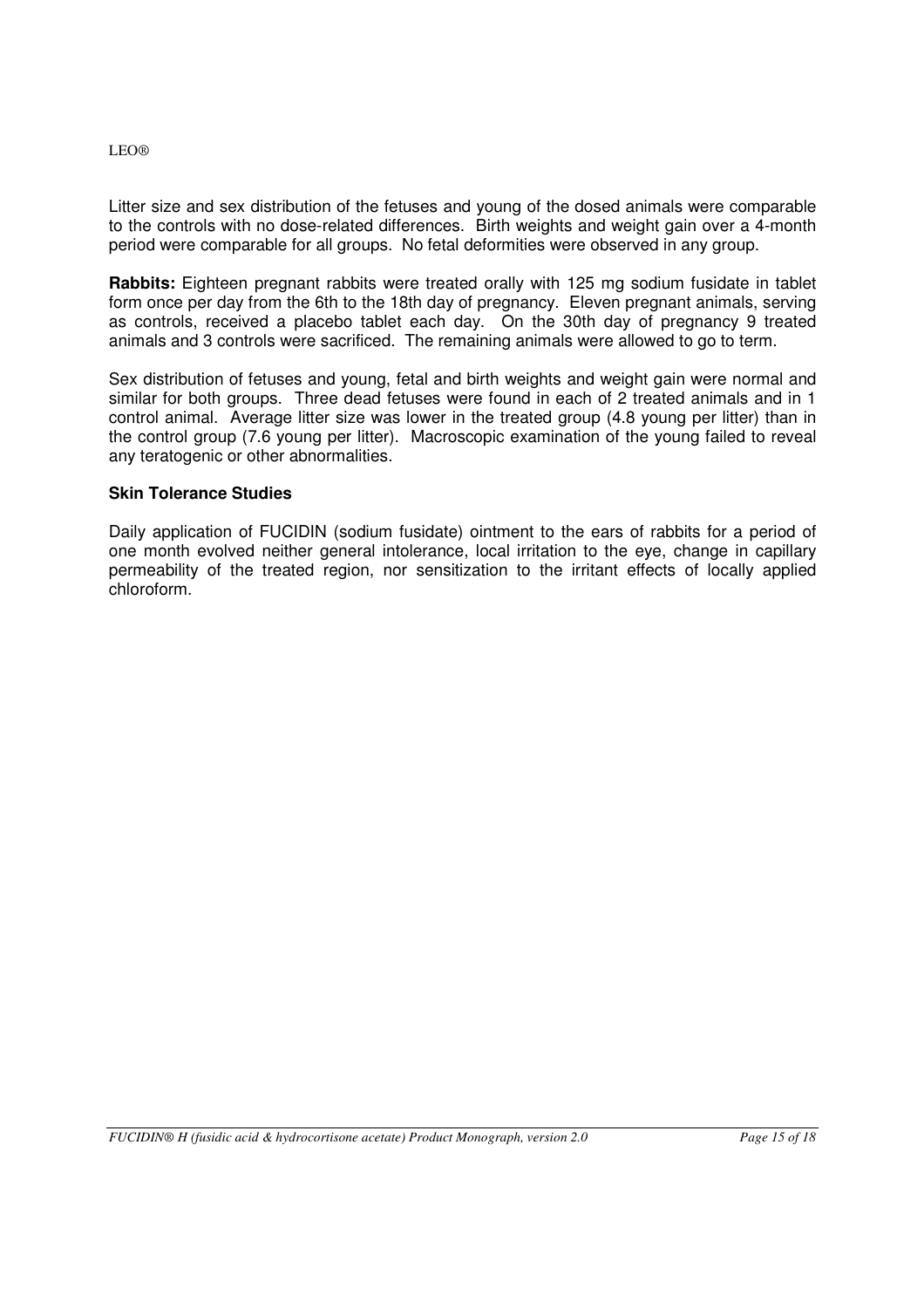# <span id="page-15-0"></span>**REFERENCES**

- 1. Abeck D. and Ruzicka T.: Bacteria and atopic eczema: merely association or etiologic factor? In: Ruzicka T., Ring J., Przybilla B. eds. Handbook of Atopic Eczema. Springer-Verlag 1991; 212-220.
- 2. Barber M. and Waterworth P.: Antibacterial Activity in Vitro of Fucidin. Lancet 1962; I: 931-932.
- 3. Chopra I.: Mechanisms of resistance to fusidic acid in Staphylococcus aureus. J. Gen. Microbiol. 1976; 96: 229-238.
- 4. Cooper K.D.: New therapeutic approaches in atopic dermatitis. Clinical Reviews in Allergy 1993; 11: 543-559.
- 5. Coskey R.J.: Adverse effects of corticosteroids: I. topical and intralesional. Clinics in Dermatology 1986; 4: 155-160.
- 6. Dahl M.V.: Antimicrobial agents in the treatment of atopic eczema. In: Ruzicka T., Ring J., Przybilla B. eds. Handbook of Atopic Eczema. Springer-Verlag 1991; 391-395.
- 7. David T.J. and Cambridge G.C.: Bacterial infection and atopic eczema. Arch. Dis. Child. 1986; 61: 20-23.
- 8. Godtfredsen W., Roholt K. and Tybring L.: Fucidin A new orally active antibiotic. Lancet 1962; I: 928-931.
- 9. Godtfredsen W.O. and Vangedal S.: The structure of fusidic acid and helvolinic acids. Tetrahedron 1962; 18: 1029-1048.
- 10. Godtfredsen W.O., Albrethesen C., Daehne W.V., Tybring L. and Vangedal S.I: Transformation of fusidic acid and the relationship between structure and antibacterial activity. Antimicrob. Agents Chemother. 1965: 132-137.
- 11. Goette D.K. and Odom R.B.: Adverse effects of corticosteroids. Cutis 1979; 23: 477- 487.
- 12. Goerz G. and Lehmann P.: Topical treatment with corticosteroids. In: Ruzicka T., Ring J., Przybilla B. eds. Handbook of Atopic Eczema. Springer-Verlag 1991; 375-390.
- 13. Harvey C.L., Knight S.G. and Sih C.K.: On the mode of action of fusidic acid. Biochemistry 1966; 5: 3320-3327.
- 14. Haynes R.C.: Adrenocorticotropic hormone; adrenocortical steroids and their synthetic analogs; inhibitors of the synthesis and actions of adrenocortical hormones. In: Goodman Gilman A., Rall T.W., Nies A.S. and Taylor P. eds. The Pharmacological Basis of Therapeutics. 8th Edition. Permagon Press 1990; 1436-1462.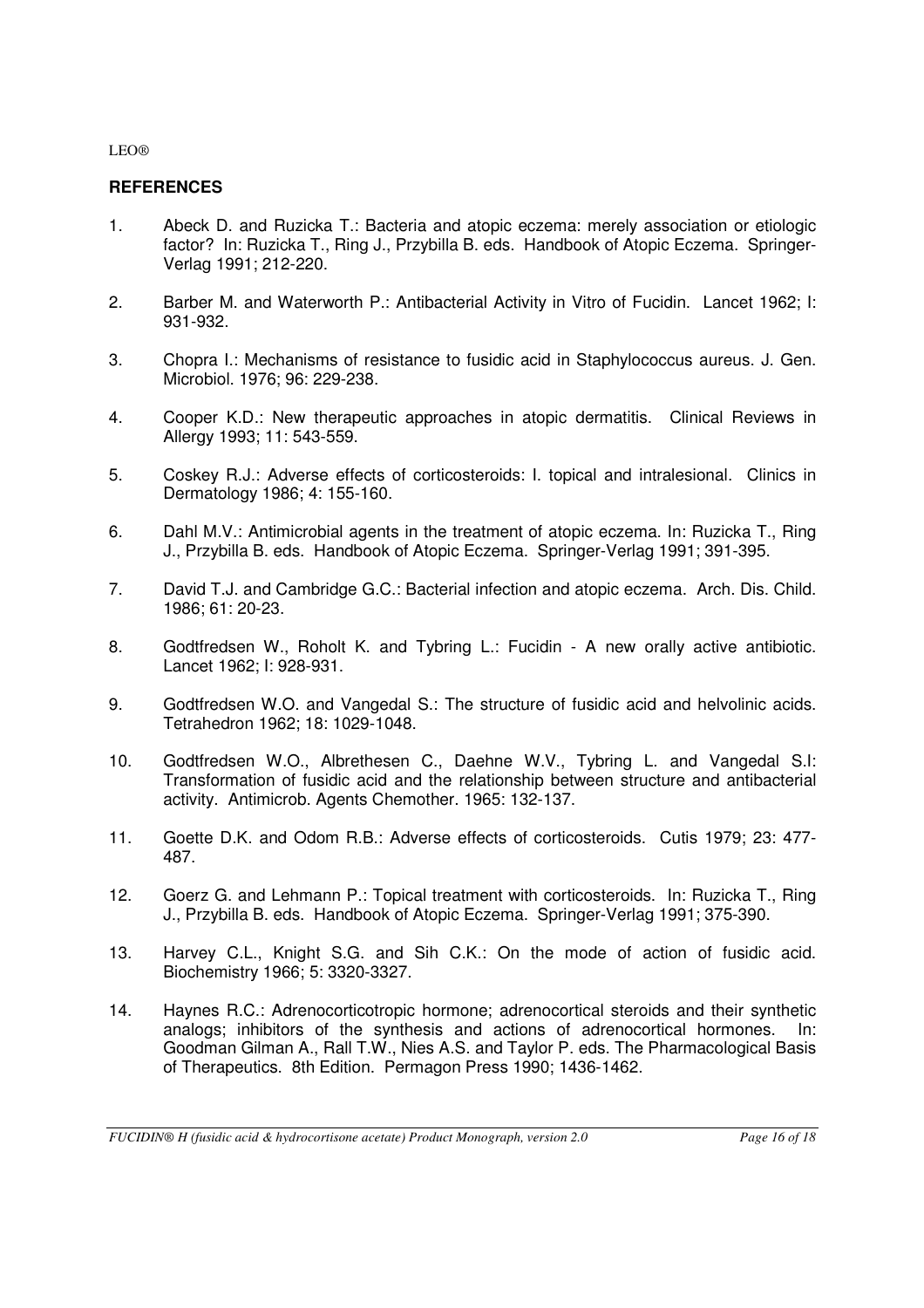- 15. Hornstein O.P.: Guildelines for topical treatment in atopic eczema. In: Ruzicka T., Ring J., Przybilla B. eds. Handbook of Atopic Eczema. Springer-Verlag 1991; 345-355.
- 16. Hubert F., Le Grande C. and Vigier C.: Fucidine Injectable Etude de Tolerance aux Administrations Reiterees chez le Chien Beagle (Fucidin® Injectable. Tolerance study of repeated administrations in the Beagle Dog). Data on file, Leo Pharmaceutical Products Ltd., Denmark. (Report No. 870221, 1987).
- 17. Knight A.G., Vickers C.F.H., and Percival A.: The percutaneous absorption of antibacterial substances. Br. J. Dermatol. 1969; 81 (Suppl 4): 88-91.
- 18. Lacour M. and Hauser D.: The role of microorganisms in atopic dermatitis. Clinical Reviews in Allergy 1993; 11: 591-522.
- 19. Leung D.Y.M.: Atopic dermatitis: the skin as a window into the pathogenesis of chronic allergic diseases. J. Allergy Clin. Immunol. 1995; 96: 302-318.
- 20. Mende A.P.: A comparison of the efficacy of Fucidin H cream (2% fusidic acid/1% hydrocortisone acetate) with hydrocortisone acetate cream (1%) in the management of patients with mild to moderate atopic eczema. Data on file, Leo Pharmaceutical Products Ltd., Denmark (Report No. FH-1, 1994).
- 21. Mende A.P.: A comparison of the efficacy of Fucidin H cream (2% fusidic acid/1% hydrocortisone acetate) with Fucidin cream (2% fusidic acid) in the management of patients with mild to moderate atopic eczema. Data on file, Leo Pharmaceutical Products Ltd., Denmark (Report No. FH-2, 1994).
- 22. Mills C.M. and Marks R.: Side effects of topical glucocorticoids. Curr. Probl. Dermatol. 1993; 21: 122-131.
- 23. Przybilla B., Eberlein-Konig B. and Rueff F.: Practical management of atopic eczema. The Lancet 1994; 343: 1342-1346.
- 24. Robertson D.B. and Maibach H.I.: Topical corticosteroids. Int. J. Dermatol. 1982; 21:59- 67.
- 25. Ruzicka T., Ring J. and Przybilla B.: Therapy of atopic eczema: synopsis. In: Ruzicka T., Ring J., Przybilla B. eds. Handbook of Atopic Eczema. Springer-Verlag 1991; 466- 470.
- 26. Shanson D.C.: Clinical relevance of resistance to fusidic acid in staphylococcus aureus. Journal of Antimicrobial Chemotherapy. 1990; 25 (Suppl.B): 15-21.
- 27. Skov B.: Sodium fusidate acute toxicity in mice and rats. Data on file, Leo Pharmaceutical Products Ltd., Denmark (Report No. 830626A6-2, 1986).
- 28. Skov B.: Acute intravenous toxicity of sodium fusidate and diethanolamine fusidate in mice and rats. Data on file, Leo Pharmaceutical Products Ltd., Denmark (Report No.